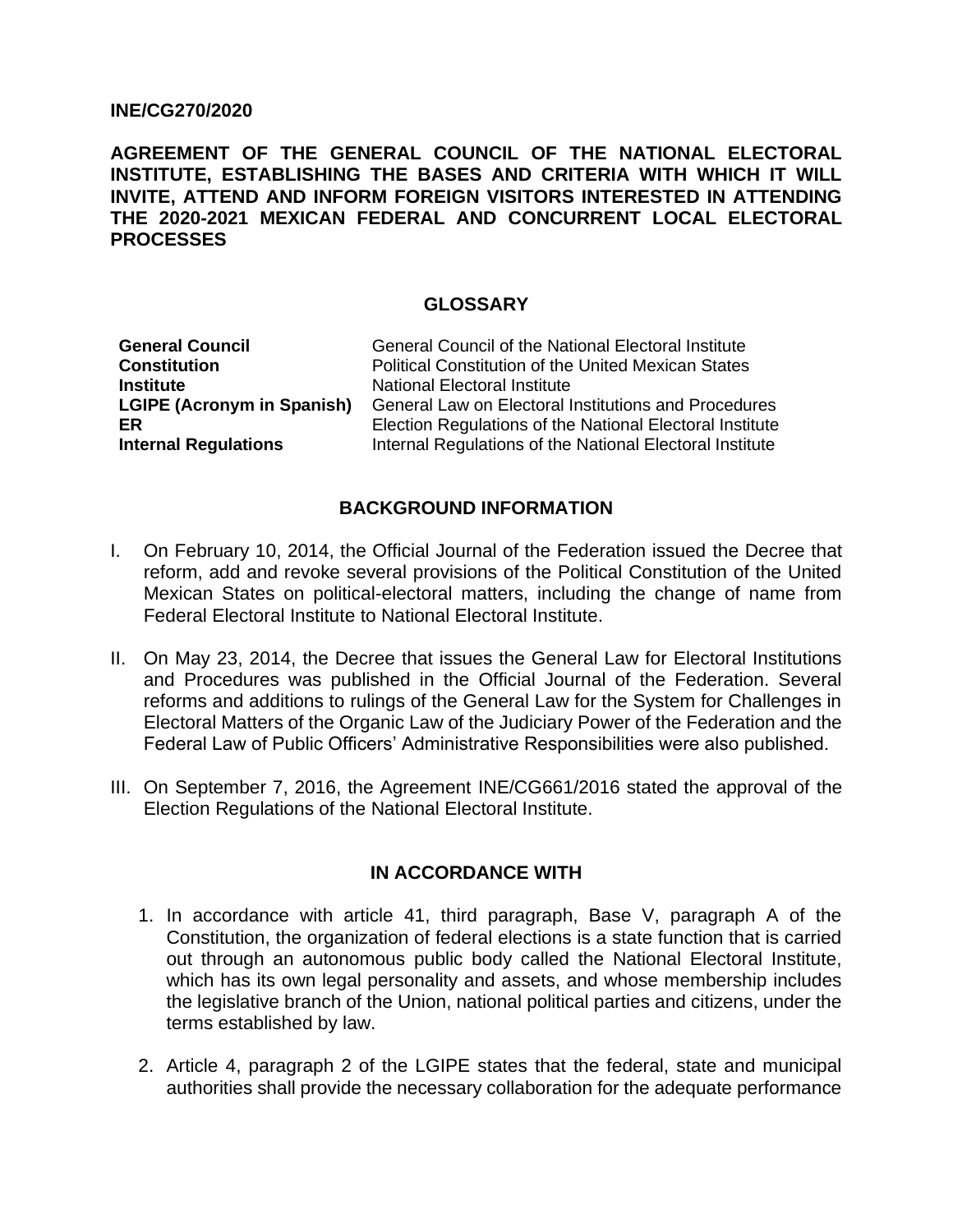of the functions of the electoral authorities established by the Political Constitution of the United Mexican States and the Law itself.

- 3. Article 31, paragraph 1 of the LGIPE states that the National Electoral Institute is an authority in electoral matters, independent in its decisions and operation, and professional in its performance.
- 4. Article 35 of LGIPE, establishes that the General Council is the superior management body, responsible for monitoring compliance with constitutional and legal provisions on electoral matters, as well as ensuring that the principles of certainty, legality, independence, impartiality, maximum publicity and objectivity guide all activities of the Institute.
- 5. Article 44, paragraph 1, subparagraph jj) of the above-mentioned regulation provides that the General Council has among its powers that of issuing the necessary resolutions to make effective its powers, both in the LGIPE and in other applicable legislation.
- 6. The General Council of the National Electoral Institute, on the occasion of federal electoral processes, is responsible for agreeing on the bases and criteria in which it will invite, attend and inform foreign visitors who come to learn about the modalities of its development in any of its stages, in accordance with Article 44, paragraph 2 of the LGIPE.
- 7. In accordance with Article 30, paragraph 1, subparagraph A of the Constitution, all persons born in national territory are Mexicans by birth, including those born abroad, but who are the children of Mexican parents born in national territory; those born abroad, but who are the children of Mexican parents by naturalization; as well as those born on board Mexican vessels or aircraft, whether warships or merchant ships.
- 8. Article 65, paragraph 1, subparagraph d) of the Internal Regulations establishes that it is the responsibility of the International Affairs Unit (CAI) to collaborate in the formulation of the criteria and guidelines that the General Council should determine for the registration and care of foreign visitors interested in the development of the Federal Electoral Process.
- 9. The LGIPE, in its article 82, paragraph 2, establishes that in the processes where federal and local elections are held concurrently in an entity, the General Council of the National Electoral Institute must install a single-box board for both types of election.
- 10.In accordance with Article 214, paragraph 2, of the ER, it states that, in the case of concurrent elections, the accreditation of foreign visitors will be the responsibility of the National Electoral Institute, so local public bodies will not be required to issue any convocation or additional accreditation.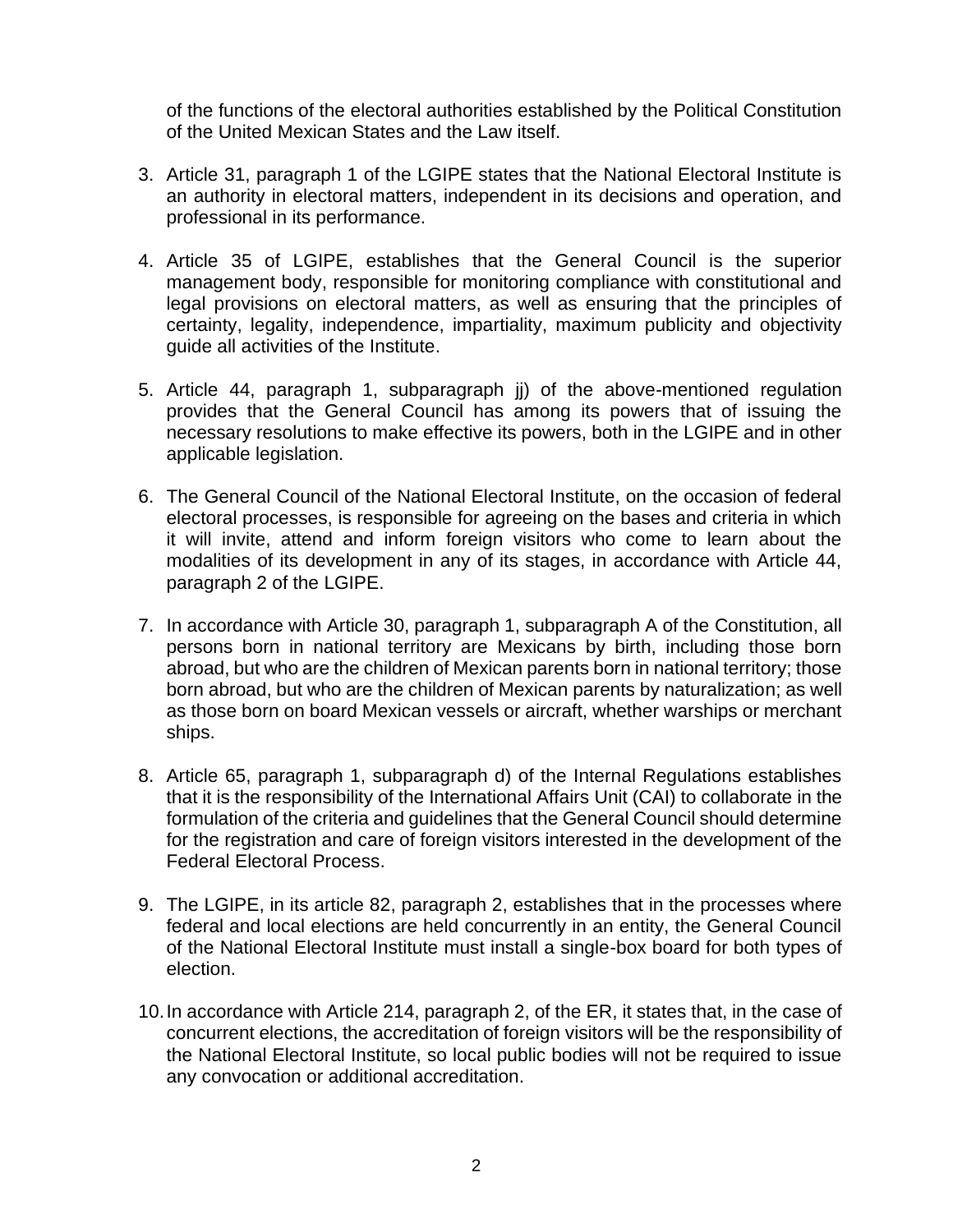- 11.Article 215, paragraph 1, of the ER states that the general coordination and cooperation agreements to be signed by the National Electoral Institute with local public electoral bodies shall establish the mechanisms for cooperation in the field of foreign visitors.
- 12.In accordance with Article 216 of the ER, a foreign visitor is any individual of a nationality other than Mexican, recognized as such in accordance with the provisions of Article 33 of the Federal Constitution, interested in knowing about federal and local electoral processes, and who has been duly accredited for that purpose by the electoral authority responsible for the organization of the elections in which he or she participates.
- 13.Article 219, paragraph 1, of the ER establishes that, no later than the month in which the electoral process begins, the competent electoral administrative authority shall approve and publish a Public Notice to the international community interested in knowing about the process, so that those who wish to do so may apply for accreditation as foreign visitors in good time.
- 14.The same article, in paragraph 2, indicates that the minimum elements that must be included in the Public Notice are those to whom the invitation is addressed; the deadline for submitting the accreditation application to the president of the respective General Council or Higher Management Body, which must be accompanied by a copy of the main pages of the valid passport and a clear and recent photograph of the person concerned, as well as the mechanisms for submitting the documentation; the body responsible for receiving the documentation; the service scheme, resolution and notification of the same, with regard to accreditation applications; activities that may be carried out by foreign visitors, and the obligations of the accredited persons.
- 15.The aforementioned Article, paragraph 3, provides that the application form for accreditation as a foreign visitor, identified as Annex 7 of the ER, shall be available to interested persons at the central offices of the Institute and the relevant OPL; at the offices of the CAI of the Institute; at the thirty-two local councils and on the website of the Institute and the OPL. Likewise, the Institute will request the Ministry of Foreign Affairs that this format be made available to those interested in the diplomatic and consular representations of Mexico abroad.
- 16.The above-mentioned Public Notice shall be published in the Official Journal of the Federation or in the equivalent communication media in the states, and shall be disseminated both on the Institute's website and on that of the corresponding local public body, in its deconcentrated offices, by electronic means and other means deemed appropriate, in accordance with the provisions of Article 220, paragraph 1, of the ER.
- 17.Article 221, paragraph 1 of the ER establishes that the International Affairs Unit of the National Electoral Institute shall be the body responsible for hearing and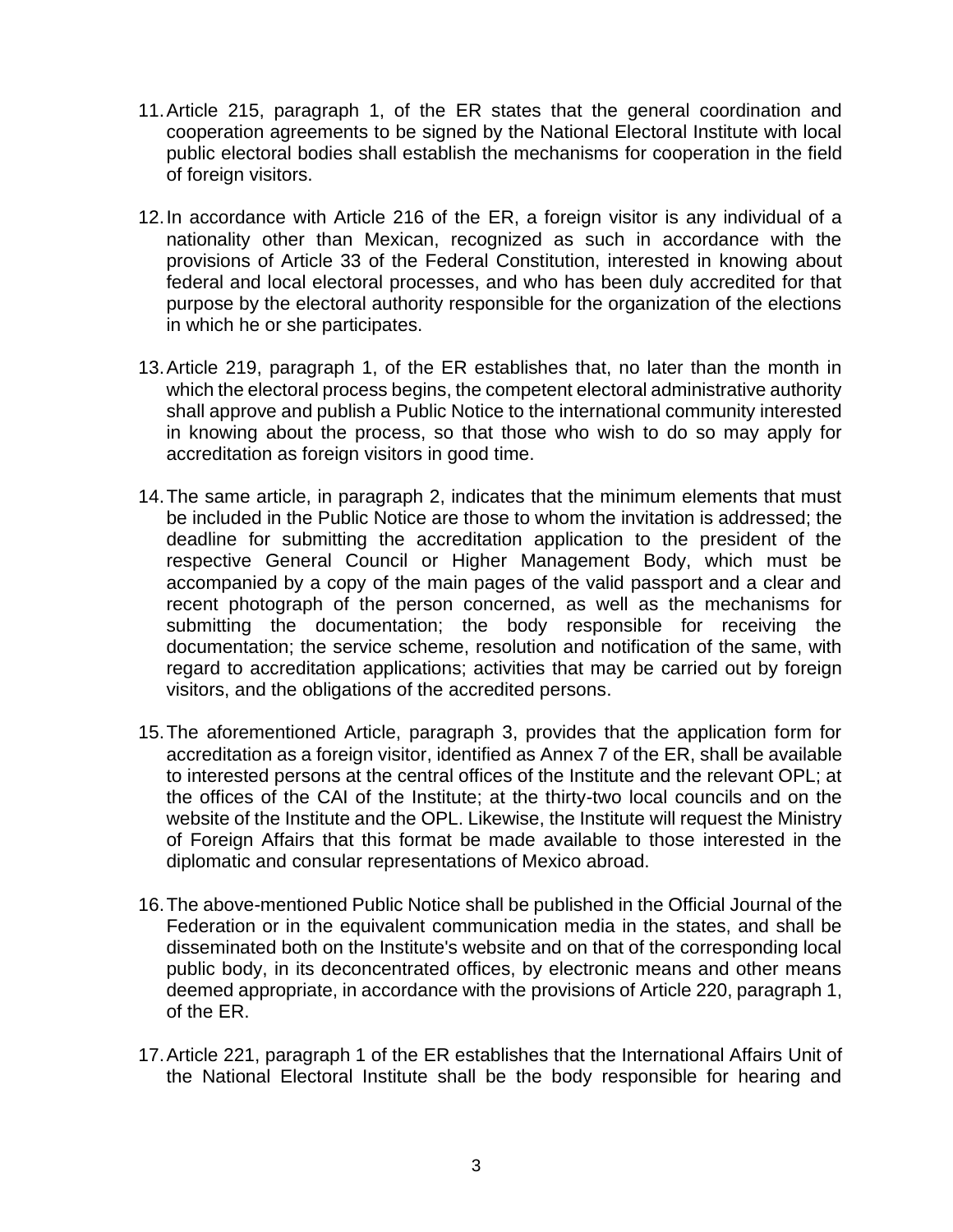deciding on all applications for accreditation received, within the time limits and terms established in the Call itself.

- 18.In paragraph 2 of the above-mentioned article, it mandates the Institute's International Affairs Unit to present at each regular session of the General Council a report on the progress made in meeting the requests for accreditation received, as well as on those activities related to the care of foreign visitors.
- 19.The National Electoral Institute appreciates in full the interest of the representatives of various foreign institutions and agencies to know and be informed in detail and opportunity about the work related to the preparation, organization and conduct of the Federal Electoral Process 2020 - 2021, as well as the characteristics of the 32 concurrent local elections.
- 20.Through the Attention and Information for foreign visitors Program of, the Institute wishes to offer all interested foreigners the facilities and information required for an objective and integral knowledge and study of the diverse aspects concerning the Mexican electoral regime in general, the Federal Electoral Process 2020-2021 in particular, as well as the 32 concurrent local elections.
- 21.It is in the Institute's interest that accredited foreign visitors can learn, first hand, the basic documents, internal selection processes and the candidacies nominated by the political parties and coalitions, as well as the participation, where appropriate, of independent candidates in these elections; as an integral part of the Federal Electoral Process 2020-2021.
- 22.In view of a principle of reciprocity and courtesy with its foreign counterparts and with international institutions and organizations in the field with which it has established cooperation and exchange links, the Institute wishes, on this occasion, to extend a cordial invitation to them for coming to our country to know and be informed about the Federal Electoral Process and the concurrent local electoral processes 2020-2021 as invited foreign visitors.
- 23.In order to provide the greatest certainty and security to the activities of foreign visitors who come to Mexico to learn about and be informed about the Federal Electoral Process and the concurrent local electoral processes 2020-2021, it is appropriate to establish the bases and criteria that specify and facilitate their activities.

Building on the aforesaid considerations, the General Council of the National Electoral Institute issues the following

### **AGREEMENT**

**FIRST:** The bases and criteria with which foreign visitors will be invited, attended and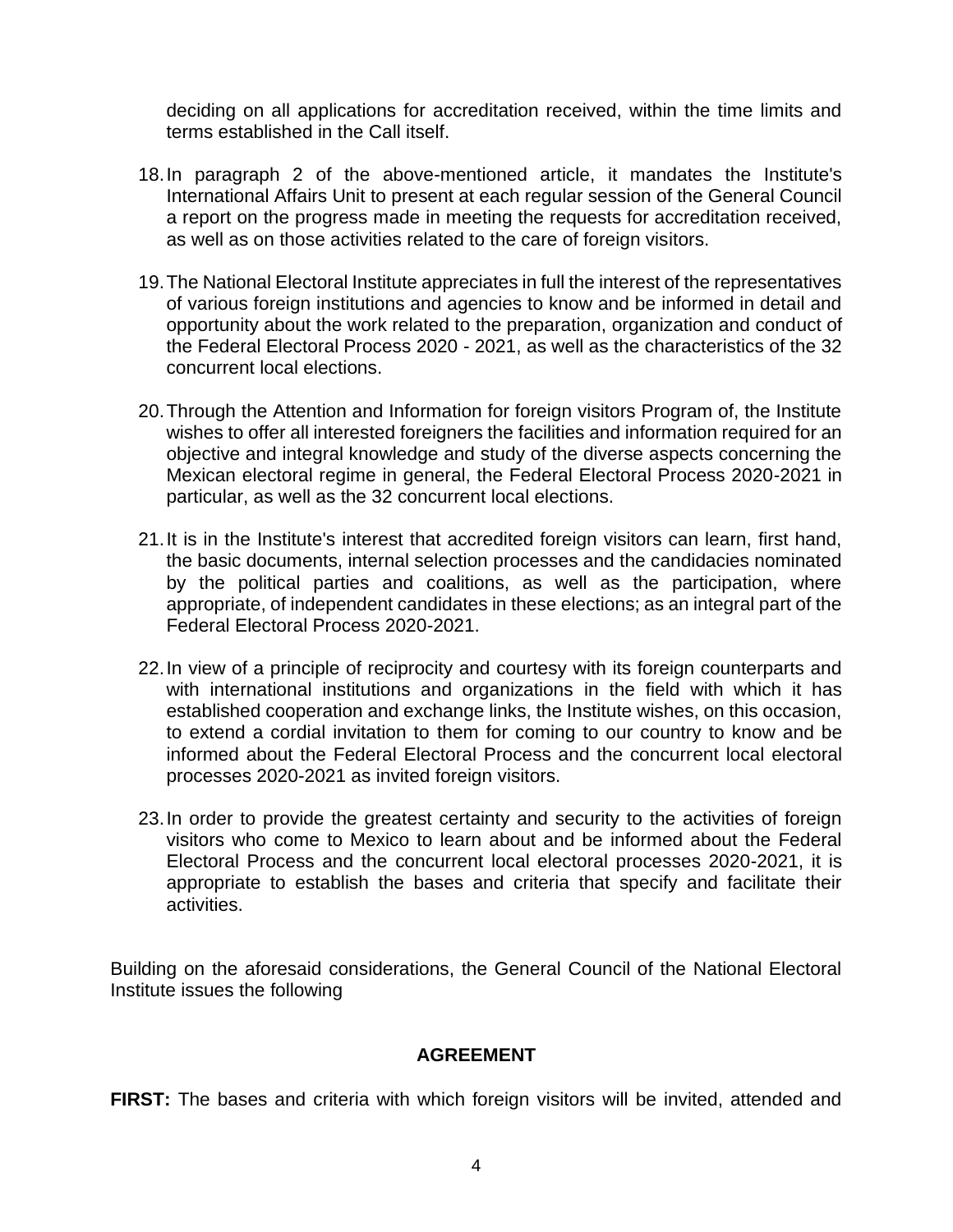informed about the modalities of the development of the 2020-2021 Mexican Federal and the concurrent local electoral processes, are established. They include the federal elections and the elections in the 32 entities that will be held coincidentally, in any of their stages, as well as the Public Notice and Accreditation Application Form as annexes of this Agreement.

# **BASES**

# First basis

1. For the purposes of this agreement, a foreign visitor is any person with citizenship and nationality other than Mexican, recognized as such by the Political Constitution of the United Mexican States; and interested in knowing about the Federal Electoral Process and the concurrent local electoral processes 2020-2021, and who has been duly accredited for that purpose by the National Electoral Institute, through the International Affairs Unit, in accordance with these rules and criteria.

### Second basis

- 1. Once this agreement is approved, and attached to it, the National Electoral Institute will issue a Public Notice to the international community interested in knowing about the Federal Electoral Process and the concurrent local electoral processes 2020-2021, for those who wish to do so, can arrange their accreditation as foreign visitors in a timely manner.
- 2. The Public Notice will be published, in the Official Journal of the Federation, in the equivalent media gazette in the 32 states celebrating concurrent elections with the federal electoral process, and in the Institute's website, as well as in the websites of each of the 32 local electoral management bodies with concurring elections and any other means deemed pertinent.
- 3. The Official Announcement will be addressed to all foreign people interested in the 2020-2021 Electoral Process and concurrent local elections, amongst them, representatives of:
	- A. Electoral authorities from other countries.
	- B. International organizations.
	- C. Continental or regional organizations.
	- D. Political parties and organizations from other countries.
	- E. Legislative bodies from other countries.
	- F. Governments of other countries
	- G. Higher education, research and academic institutions from other countries.
	- H. International organizations specialized in electoral cooperation or assistance activities.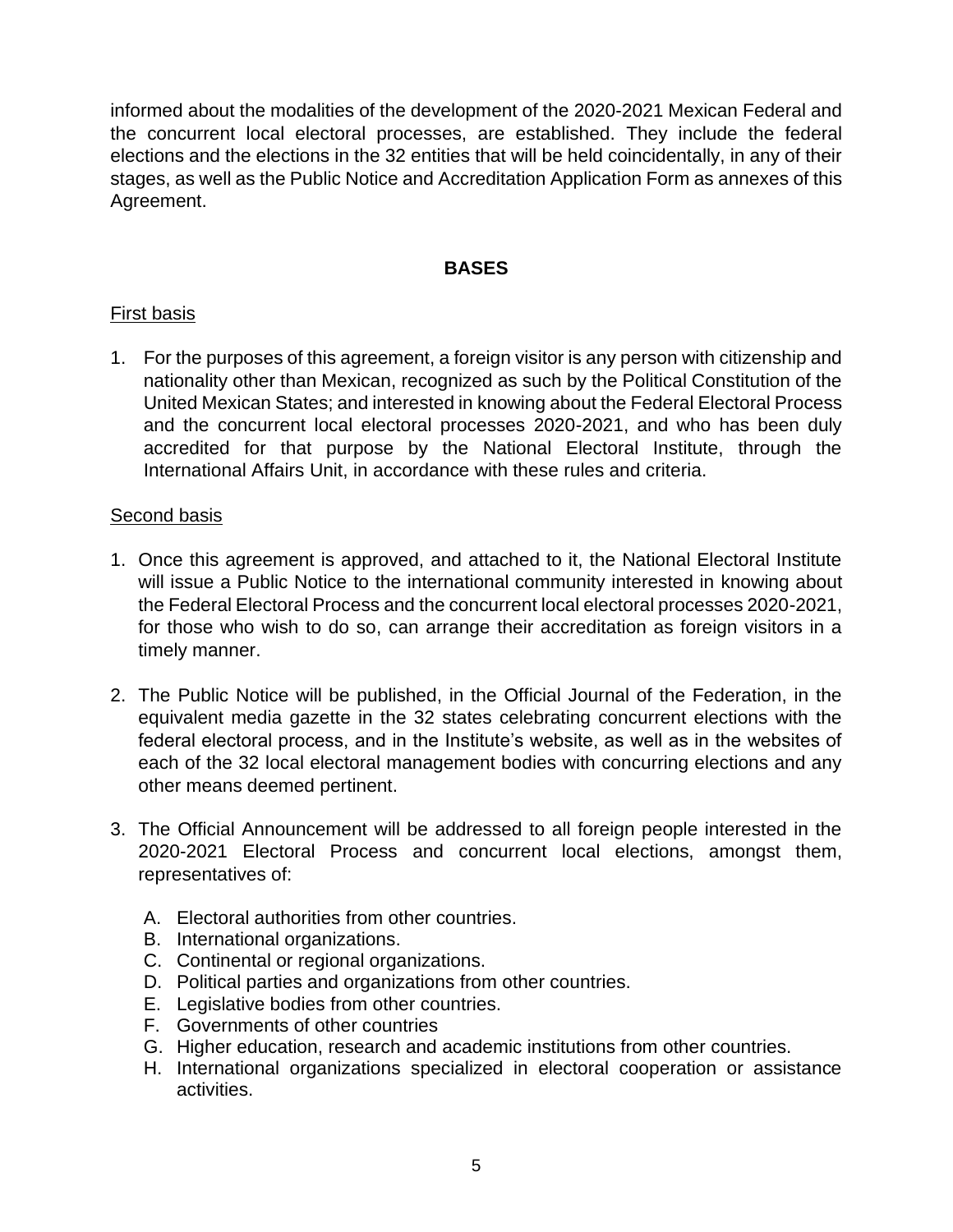- I. Foreign private organizations or non-governmental organizations whose activities specialize or are related to political and electoral issues or to the defence and promotion of human rights.
- 4. The National Electoral Institute will ask for the support of the Ministry of Foreign Affairs to disseminate the Official Announcement mentioned in paragraph 1 of this second basis internationally.
- 5. National political parties and national political groups, as well as electoral alliances, independent candidates, citizen initiative instances, domestic observation organizations, and all Mexican civil institutions and associations specialized or interested in the matter, will be able to disseminate the Public Notice and invite foreign citizens fulfilling the requirements established in this Agreement to apply to be accredited as foreign visitors.
- 6. According to prevailing international agreements and practices, as well as international technical cooperation agreements previously signed by the Institute, the President of the General Council can invite the heads of foreign electoral authorities, as well as representatives of international organizations with whom the Institute has established cooperation links, to apply for accreditation as *foreign visitors*. The President can also make the necessary arrangements in order to offer them a specific program of activities.

# Third basis

- 1. Foreign citizens will have a period of time that ranges from the moment of the formal beginning of the 2020-2021 Federal Electoral Process until May 26, 2021 to send the President Councilor of the General Council of the National Electoral Institute, through the International Affairs Unit, their Accreditation Application Form, approved as annex, along with the documents mentioned in the Fourth basis of the present Agreement.
- 2. For such purpose, interested foreigners will fill in the Accreditation Application Form enclosed with the Public Notice, which will be available at the headquarters of the Institute, the offices of the 32 local electoral management bodies celebrating concurrent elections, the 32 local councils' offices of the Institute, and at the websites of the National Electoral Institute and of the 32 local EMBs with concurrent local elections. Moreover, the Institute will request the Ministry of Foreign Affairs to have this Accreditation Application Form available at Mexican embassies and consulates around the world.

It is important to point out that these documents will be available in Spanish and English for dissemination.

### Fourth basis

1. In order to become accredited as *foreign visitor* by the National Electoral Institute to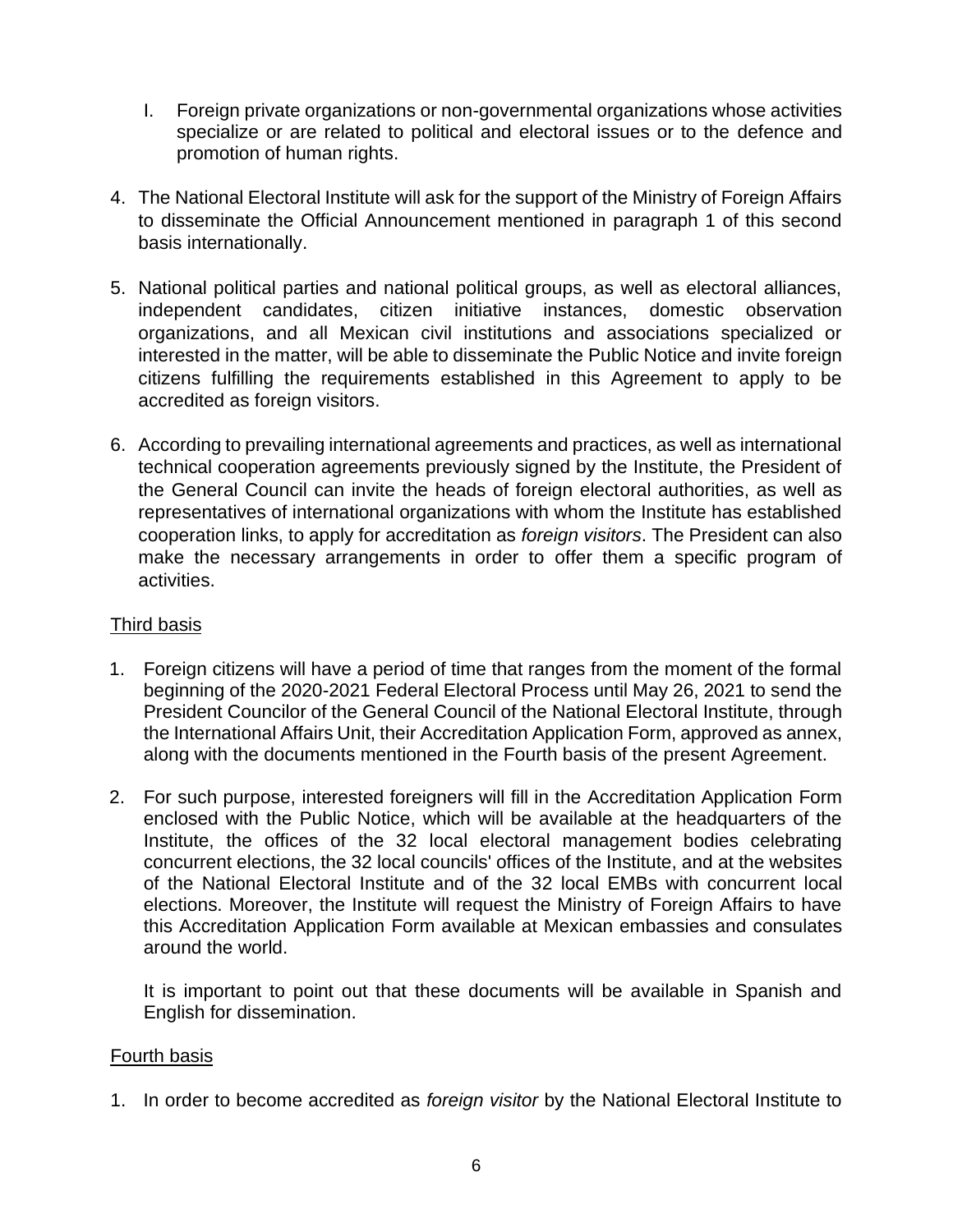the 2020-2021 Electoral Process, applicants must meet the following requirements:

- A. To address and submit to the Presidency of the General Council, thru the International Affairs Unit, the individual Accreditation Application Form filled-in, along with a copy of the main page of the passport and a clear and current photograph. The documents may be delivered personally, via post or courier, or via email, as established in the Public Notice and the Application form.
- B. To pursue non-lucrative purposes with the rights granted by the accreditation.

# Fifth basis

- 1. The International Affairs Unit shall know and resolve, within 3 working days following their submission, all requests for accreditation received in due time and form, informing the General Council of the Institute, as well as the 32 public electoral bodies, in a timely manner.
- 2. In the event that incomplete documentation is submitted, the International Affairs Unit's staff, within 24 working hours of receipt, inform the person concerned so that, if he or she so wishes, he or she may, within 24 hours of such communication, submit the documentation omitted, as provided for in paragraph 4 of this Base.
- 3. The deadline for submitting the documentation to be accredited as a foreign visitor to the National Electoral Institute, specifically to the International Affairs Unit, shall be May 26, 2021. After that date, no documentation will be accepted, except from those interested who send complementary documentation, and based on the terms indicated in the previous paragraph.
- 4. Any application submitted by an interested person who is considered to be Mexican under the Political Constitution of the United Mexican States, or who has not submitted complete documentation, as established in the previous paragraph, shall be rejected.
- 5. The International Affairs Unit will produce and send to each applicant the official notice regarding the resolution on their accreditation.

Accreditation notices will be delivered to the e-mail address specified by the applicant in the application form.

- 6. The National Electoral Institute will ask for the support of the different Mexican government offices to have the necessary aid for the authorization and assistance for the issuing of the corresponding visas that may ease entering the country to all those *foreign visitors* accredited as such.
- 7. The Executive Secretariat of the National Electoral Institute will establish the mechanisms conducive to the development of the badges of accreditation as a foreign visitor. While the International Affairs Unit will establish the procedure for the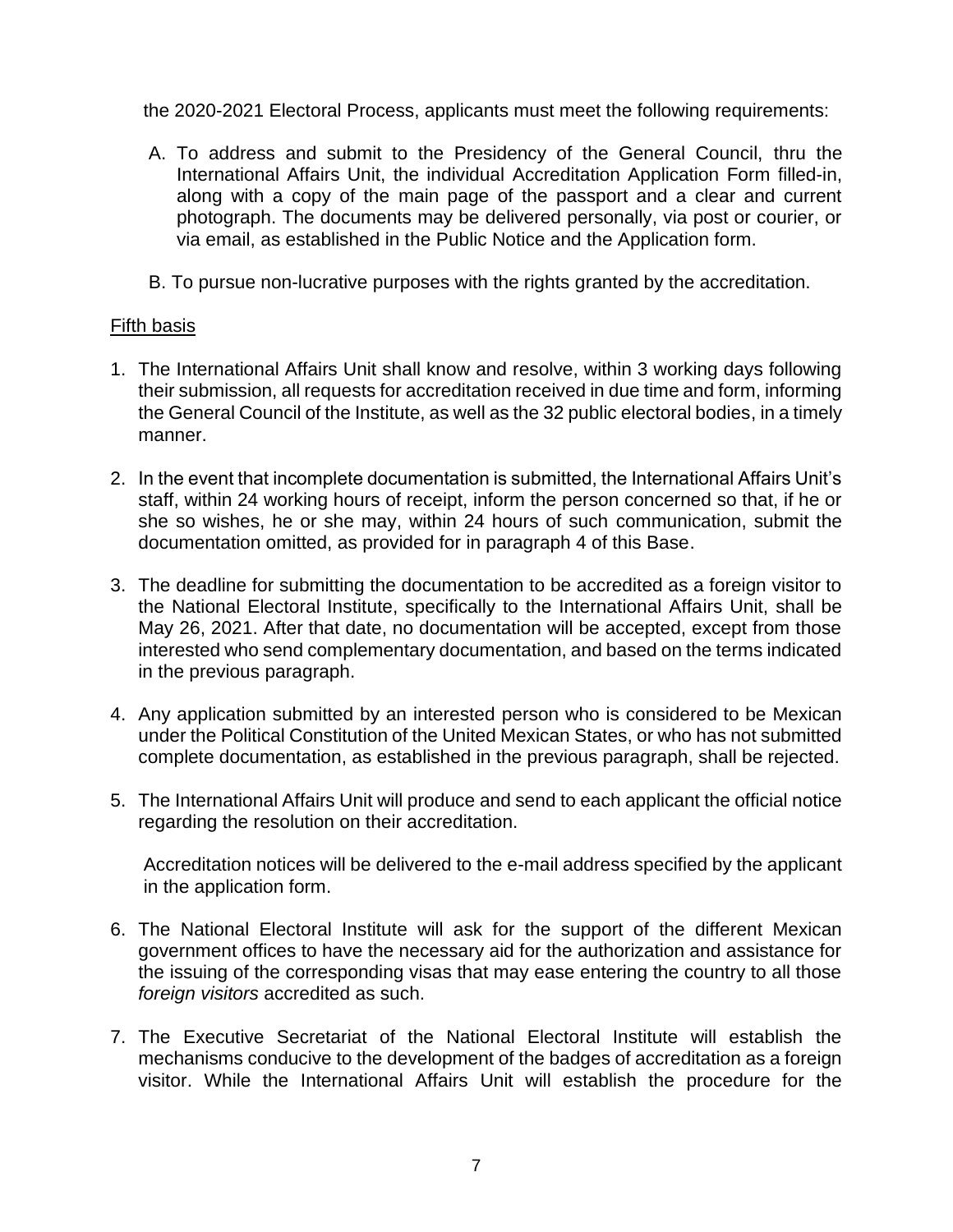corresponding delivery, being 18:00 hours, Mexico City time, on Saturday, June 5, 2021, the limit for those interested to receive these badges.

8. The International Affairs Unit will present during every ordinary session of the General Council, a progress-report on the attention to applications received, as well as on other activities aiming at receiving and informing *foreign visitors*.

### Sixth basis

- 1. *Foreign visitors* will be able to attend and obtain information about the 2020-2021 Federal and concurrent local electoral processes at any stage or in any location throughout the country.
- 2. The International Affairs Unit will prepare an Information Program addressing all *foreign visitors*, which will be presented to the General Council for its consideration, preferably, in the immediate ordinary session following the one that approves this Agreement.

Once this Program is approved, it shall be made known to the 32 local EMBs celebrating concurrent elections.

3. For the purpose of gathering additional background information about the electoral laws, institutions and procedures, accredited *foreign visitors* can request the corresponding electoral authority for interviews or informative meetings with officials of the respective administrative or jurisdictional electoral authority.

In the case of the federal election, accredited *foreign visitors* can file such requests through the International Affairs Unit, while in the states different to Mexico City, they can address the presidents of the decentralized councils, who will ponder and answer them, and within five days will inform the President of the General Council, through the International Affairs Unit.

The 32 local EMBs with concurrent elections can also attend the information requests made by the *foreign visitors*. Additionally, those EMBs will provide general information on their respective electoral process on electronic means to the International Affairs Unit, so that it can be delivered in the same format to all *foreign visitors.* The topics to be included in this information will be established in the Program of attention and information directed to the *foreign visitors.*

4. National political parties and national political groups, as well as electoral alliances, independent candidates, and those instances promoting citizen initiatives, will be able to provide foreign visitors with information from their perspective about the 2020-2021 Electoral Process, as well as relevant documents they deem pertinent.

### Seventh basis

1. Accredited *foreign visitors* will be responsible for their expenses regarding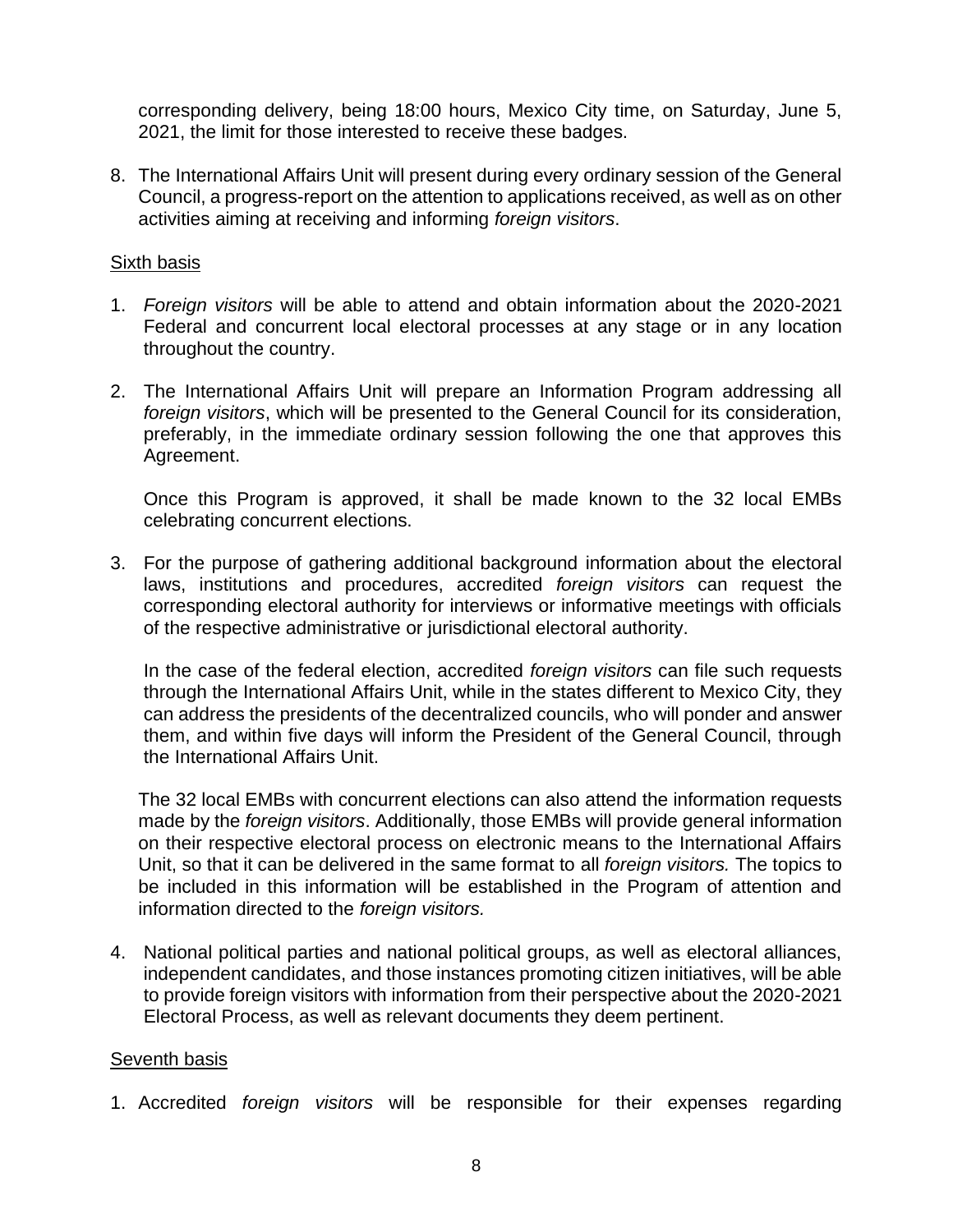transportation, meals, lodging, and activities in Mexico.

# Eighth Basis

During their stay in the country and throughout the development of their activities, *foreign visitors* must at all times comply with Mexican laws and any other legal ruling that may apply, and must not:

- 1. Substitute or obstruct the electoral authorities in the exercise of their functions, or interfere in any way in their development, including the cast of the vote by the citizenry;
- 2. Carry out any kind of proselytism;
- 3. Take a position for, or against, any party or candidate, or pronounce themselves for, or against, any of the possible answers to the popular consultation or any other form of citizen participation subject to be voted;
- 4. Perform any activity that may alter the equity of the competition;
- 5. State any offence, slander or false accusation against the institutions, electoral authorities, political parties or candidates;
- 6. Declare any triumph by any political party or candidate, or, should it be the case, of the results of the popular consultation or any other form of citizen participation subject to be voted;
- 7. Declare any trends on the voting, either before or after Polling Day;
- 8. Wear or use any emblems, badges, or any other image related to political parties, candidates, political or ideological stance related to any of the federal or 32 local elections, or of any of the possible answers to the popular consultation subject to be voted.

### Ninth Basis

In case of purported noncompliance with the obligations established in this Agreement and the federal electoral legislation on the part of the accredited *foreign visitors*, the rules of the General Law for Electoral Institutions and Procedures and the National Electoral Institute's Internal Regulations on Complaints shall be applied.

# **CRITERIA**

1. The Program of attention and information directed to the foreign visitors will incorporate, among others, the following criteria:

- A. The generalities for the schemes of cooperation with other instances linked to the presence and participation of foreign visitors in the Federal Electoral Process and the concurrent electoral processes 2020-2021.
- B. The procedures for the reception, review and resolution of applications for accreditation as a foreign visitor; as well as the mechanisms for issuing and delivering the corresponding notifications.